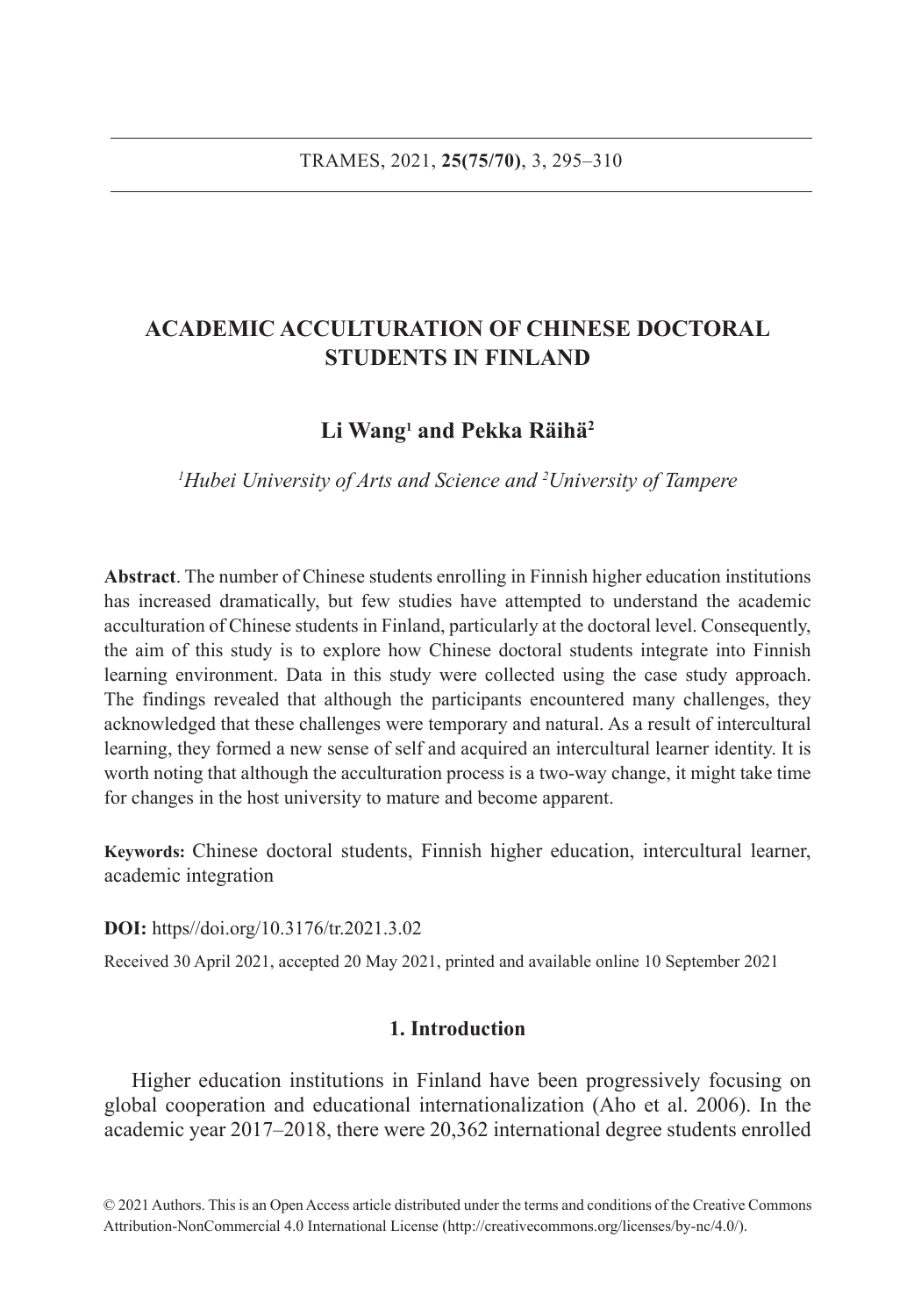at Finnish universities and universities of applied sciences (CIMO 2018). These students were from European Union (24%), non-European Union (14%), Asia (45%), Africa (10%), North America (3%), and Latin America and the Caribbean (3%). Around 20% of international students were admitted in doctoral degree programs (CIMO 2018).

Several reasons make Finland an attractive destination for international students. Firstly, Finnish higher education has always enjoyed a high reputation for its quality, efficiency, and internationalization. Secondly, higher education in Finland is less commercialized than in many Anglophone countries. Thirdly, although new non-EU/EEA students need to pay for their studies in Finland after August 2017, tuition fees are significantly less than those paid in other countries. Fourthly, the proportion of English-taught programs in Finnish higher education system is relatively high. Lastly, the Finnish government allows international students to stay in Finland looking for work for up to one year after they graduate (Li and Pitkänen 2018).

As for Chinese doctoral students, they come to Finnish universities to acquire knowledge and advanced information. However, due to the different learning culture between Finland and China, they might be shocked by the unpredicted challenges and their inability to deal with academic difficulties effectively (Bai 2016; Mesidor and Sly 2016). Although the increasing amount of research referred to learning experiences of Chinese doctoral international students has been done based in universities in the United States, the United Kingdom, and Australia, our knowledge of Chinese doctoral students in Finnish universities is scarce (Aittola 2017; Pappa et al. 2020). Therefore, given the significant proportion of Chinese students at Finnish campuses, and the limited research on Chinese doctoral students in Finland, this study aims to investigate learning experiences of Chinese doctoral students at Finnish universities. The four research questions will be addressed: (1) how do the participants perceive their intercultural learning difficulties in Finland? (2) what strategies do the participants adopt to overcome challenges in their academic acculturation? (3) what do the participants obtain from their academic acculturation? (4) is the preference for contacting the academic culture of the host country the primary factor resulting in an acculturation's orientation? The findings of this study may help Chinese doctoral students obtain a good understanding of many difficulties they experience in Finland, thus enabling a smooth academic transition to the new environment.

### **2. Chinese international students in Western higher education**

Since the encounter of Confucius and Socrates, the discussions on the drastic differences of features between Chinese learners and Western learners have seemingly never ceased (Hodkinson and Poropat 2014). According to the previous research, views on the learning features of Chinese learners are contradictory (Li and Pitkänen 2018). Some scholars view Chinese learners as quiet, passive, obedient, or lacking critical thinking, while others consider them to be open-minded, active, and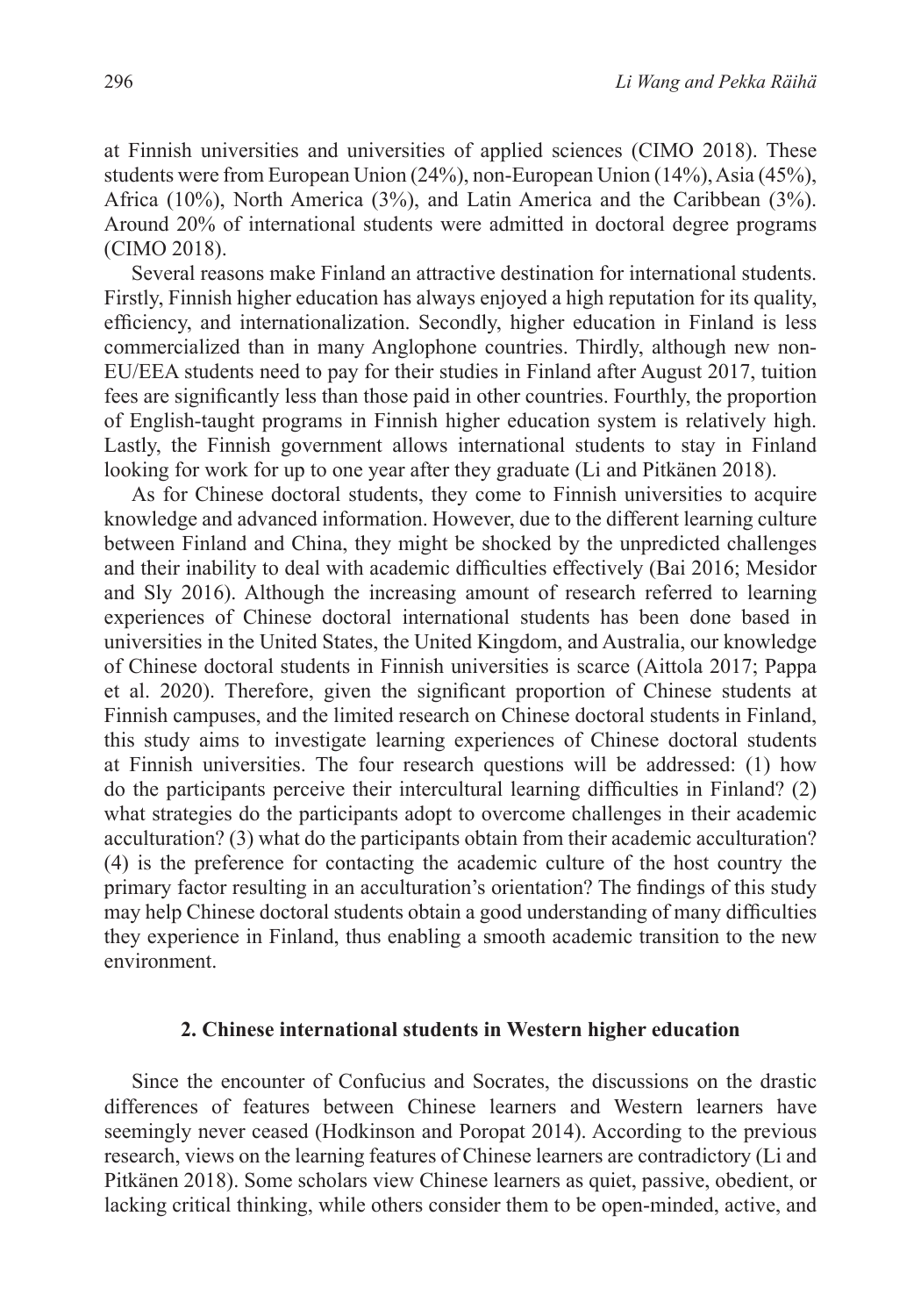independent. For example, there is a commonly held belief that Chinese learners rely heavily on rote learning. Rote learning is often thought to relate to surface learning approach rather than deep learning approach (McMahon 2011). Samuelowicz (1987) revealed that Chinese students' learning process is seen as reproductive as opposed to analytical or skeptical. In his survey, over 30% of Australian lectures felt that Asian students were more comfortable with memorization and unwilling to think deeply. Some studies have found that Chinese learners are usually obedient and reluctant to publicly challenge their teachers. The behaviors of challenging teachers and expressing independent judgment in the Confucian tradition are perceived as disrespectful and brash (Yan 2008; Wang 2019; Zhao 2007). In addition, Chinese learners are more likely than Western learners to expect the instructor to provide fixed answers directly rather than exploring knowledge led by the instructor. Zhao (2007) found that most Chinese learners are passive in answering questions and engaging in group discussions. When asked to express their own opinions in class, they tend to hide behind others. For many Chinese students and teachers, the twoway communication is normally perceived as an ineffective teaching approach because it wastes time.

However, new studies have brought new understanding of Chinese learners' characteristics (Tavakol and Dennick 2010; Wang 2010). Rao and Chan (2009) suggested that the Chinese learning style is more complex and dynamic than it appears and that the previous research is over simplistic and culturally biased. Gan (2009) indicated that the unique learning features of Chinese learners should be reexamined and more empirical research is needed. Cheng et al. (2011) investigated the relationship between learning approaches and academic outcomes from 129 local American students, 121 Chinese students in the United States, and 134 Chinese students in China, and found that although both Chinese students in China and Chinese students in the United States were less active than local American students in class, the learning achievement of the three samples did not appear obviously differ.

Due to specific cultural antecedents and social structures, the investigation of the characteristics of Chinese learners is complicated (Gao and Watkins 2002). It seems inappropriate to take Western-centric concepts as universally valid and impose those concepts on non-Western subjects (Shi 2006). Doing so might run the risk of judging Chinese students with the standards of Western education and putting Chinese students and Western students on opposite sides of a dichotomy. Therefore, more empirical research should be done on the details of learning experiences of Chinese students in Western higher education.

### **3. The context: doctoral education in Finland**

The system of Finnish doctoral education is established on a strong welfare society and equal opportunities for all citizens (Cornér et al. 2018). For the past three decades, doctoral education reform has been one of the important development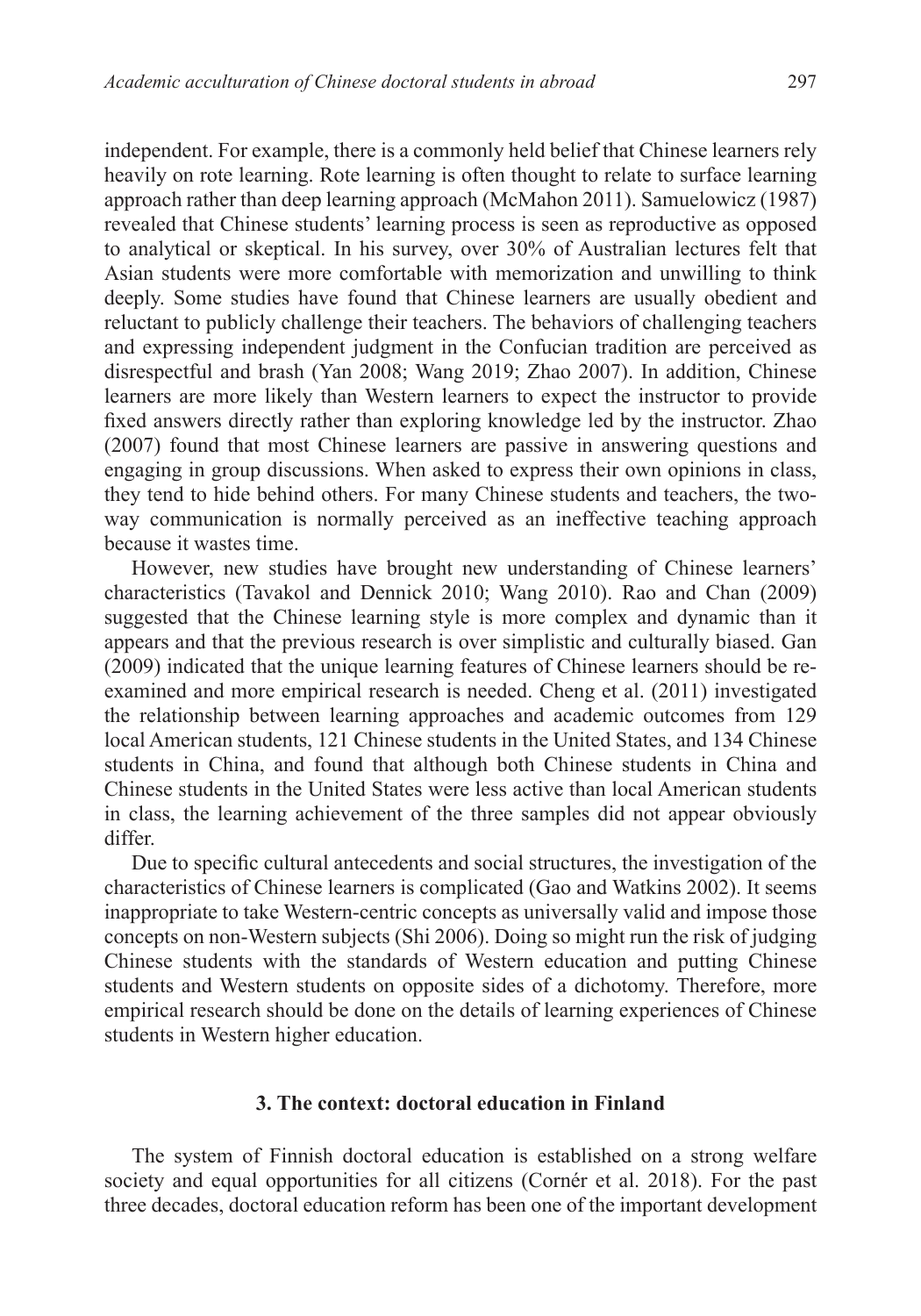areas in Finnish education policies. Following the recommendations of the European University Association and its Council for Doctoral Education, the development of Finnish doctoral education has undergone three stages: (1) traditional doctoral education (before 1994); (2) the doctoral program model  $(1994-2011)$ ; (3) the doctoral school model (2011– present). The modern doctoral education in Finland launched in 1994. Since then, the responsibility of policy formulation of doctoral education has changed partly from the national level to the international level (Kivistö et al. 2017).

In line with the Bologna Process and European Qualifications Framework (EQF), the main goals of the latest Finnish doctoral education reform are to restructure national doctoral education to meet the needs of international economic competition, to enhance universities' responsibilities in doctoral education, and to increase educational flexibility through more effective cooperation between institutions (Aittola 2017). In order to achieve these goals, the national higher education system in Finland has provided a high level of trust and autonomy for doctoral training in Finnish universities. At the national level, the Finnish Ministry of Education and Culture does not have strict regulations on doctoral education. It just provides a loose framework for the structure of doctoral training. Finnish universities are responsible for the admission procedures, learning outcomes, supervision practices, and the assessment of doctoral programs and dissertations (Kivistö et al. 2017). This high degree of autonomy in doctoral policies has greatly contributed to the increase in Finnish international doctoral recruitment (Pappa et al. 2020). Correspondingly, the presence of international doctoral students has had a significant impact on many research fields in Finland, especially in the fields of science such as medicine, technology, mathematics, and engineering (Pyhältö et al. 2012).

## **4. Theoretical framework**

Berry (2005) develops a classic strategies model for acculturation. According to him, acculturation is "the dual process of cultural and psychological change that takes place as a result of contact between two or more cultural groups and their individual members" (Berry 2005: 698). Different to previous unidimensional acculturation models which posit that if a person becomes more attached to the host culture, his/her retention of the heritage culture will be correspondingly weakened (Cheung-Blunden and Juang 2008), Berry believes that the process of acculturation does not automatically imply that individuals will abandon their original culture (Schwartz et al. 2010). In Berry's concept, not all individuals acculturate in the same orientations (Russell et al. 2010). They could choose different ways of adapting to the host culture.

According to Berry (2005: 704), the acculturation model has two basic dimensions: (1) a relative preference for maintaining one's heritage culture and identity; (2) a relative preference for having contact with and participating in the larger society along with other ethnocultural groups". These two dimensions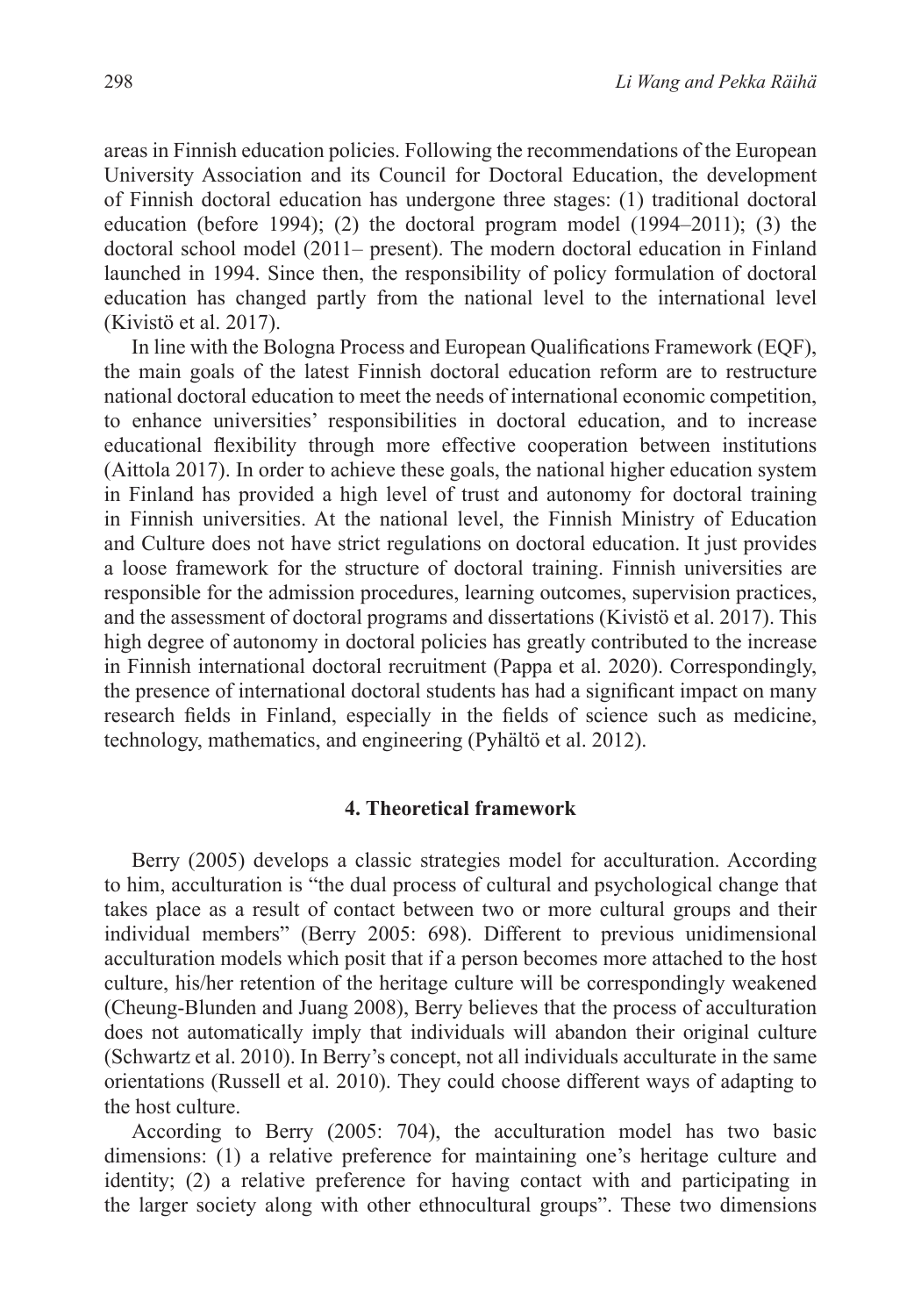create four types of orientations or strategies for individuals, which are integration, assimilation, separation, and marginalization. Specifically, integration occurs when individuals strive to maintain their original culture while at the same time valuing the host culture. Assimilation refers to the refusal to retain the original culture and the complete acceptance of the host culture. Separation describes individuals who avoid the cultural contact with the host country while maintaining their original culture. Marginalization is present when individuals reject their original culture and avoid involvement with host culture at the same time. Berry (1997) found that the most preferred strategy used by sojourners is integration which can produce fruitful outcomes. Berry also indicated that sojourners experience less socio-cultural stress when they employ integration; whereas the socio-cultural stress of marginalization is high. The assimilation strategy produces a modest level of socio-cultural stress.

#### **5. Research methodology**

This study takes the form of a qualitative approach, because rather than attempting to find statistically significant relationships, this research intends to examine the learning experiences of Chinese doctoral students in Finland. The use of a qualitative approach in this study provides researchers with accurate and deep descriptions about what is happening among participants within a specified setting, and helps readers understand the reality in a natural and holistic way (Yin 2009).

The qualitative research follows a case study design. It is widely believed that the case study approach is preferable when a researcher has little control over a complex social phenomenon but desires to understand it (Flyvbjerg 2011). This study attempts to understand the learning experiences of Chinese postgraduate students in Finnish learning culture in details, thus, the strength of case study approach allows the researchers to obtain in-depth relevant data within a specific context.

Data was collected by the first author through semi-structured interview. In order to ensure that the interview protocol can yield important information related to the research aim, this study conducted a pilot interview prior to data collection. According to the principle that the sample size of a reasonable pilot study is 10% to 20% of the actual study (Yin 2009), two Chinese doctoral students were selected to participate in the pilot interview. One student was in the field of education and another came from the field of chemistry. The pilot study not only allowed the author to refine the participants' criteria and interview questions, but also enabled the author to identify the pitfalls in interviewing techniques, including the use of recordings, avoiding noise interference, and time control. Most importantly, the pilot interview made the author aware of the importance of the skills of asking sensitive questions.

After the pilot interview, nine Chinese doctoral students who were on doctoral programs at three large research-intensive Finnish universities were interviewed individually for between 60 and 90 minutes. The criteria for selecting participants included: (a) they should have been born, raised, and completed both a bachelor and a master's degree in China, (b) they should be currently doctoral students in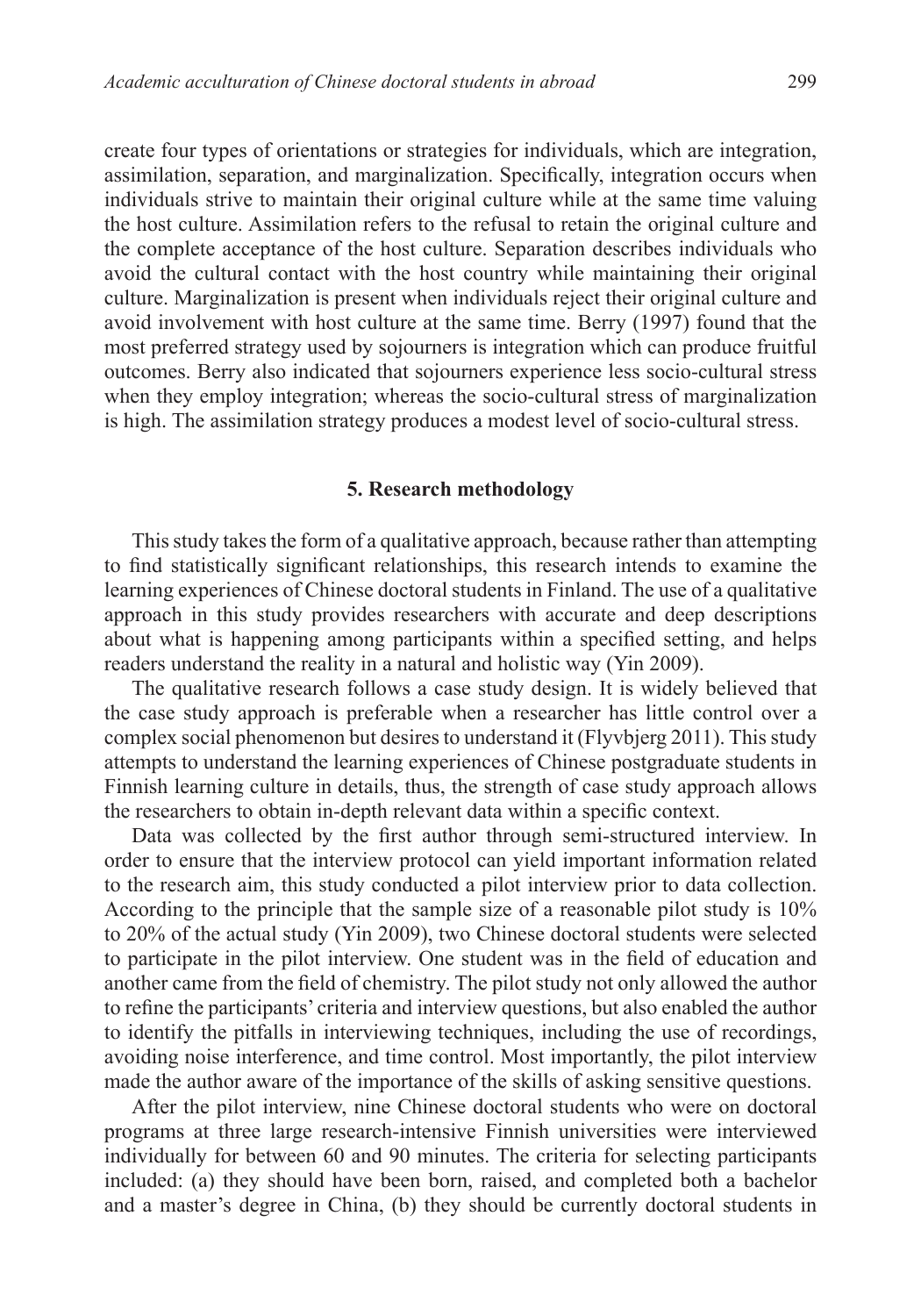Finland, and (c) they should have completed at least one year of study programs during the period of interview. The first criterion was mentioned because it could ensure the purity of the sample. If some participants have studied overseas before coming to Finland, they might not feel in similar way as those who went abroad for the first time. The homogenous sampling strategy allows researchers to have an in-depth understanding of an experience shared by the participants with similar characteristics while comparing. The second criterion was mentioned because it was related to the subjects of this study. The reason to choose Chinese doctoral students as the research subjects was that they accounted for a large proportion of Chinese overseas students in Finland. Therefore, it was easy to recruit them to participate in this study. Moreover, their perceptions of academic learning may be more representative, since they had been educated in Chinese higher education as bachelor students and master students before they came to Finland. Meanwhile, Finnish educators may have higher academic expectations of doctoral students than undergraduate students and master students, such as hoping them to become independent researchers with critical thinking. The third criterion emphasized the length of study time in Finland. The participants should have ample opportunities to experience the different learning culture in Finnish higher education. Demographic profiles of interviewed Chinese postgraduate students are showed in Table 1. The language used in all interviews was Mandarin which was the official language of China. With the participants' permission, all the conversations were recorded.

After the data was collected, the interview recordings were listened repeatedly in order to improve researchers' understanding and interpretations. The interview data were transcribed verbatim in the original interview language. And then the transcription was translated into English. Yin (2009) suggests that in order to improve the readability of the text, it is not necessary to maintain the translation of interview excerpts as the exact linguistic form in sociolinguistic studies. Therefore, unnecessary

| Participants Gender |        | Major              | Degree<br>program | The length of Marital<br>doctoral study | status  |
|---------------------|--------|--------------------|-------------------|-----------------------------------------|---------|
| P1F                 | Female | Education          | Ph.D.             | Four years                              | Married |
| P <sub>2</sub> M    | Male   | <b>Business</b>    | Ph.D.             | Two years                               | Married |
| P3M                 | Male   | <b>Mathematics</b> | Ph.D.             | One year                                | Single  |
| P4F                 | Female | Forestry           | Ph.D.             | Two years                               | Single  |
| P5M                 | Male   | Psychology         | Ph.D.             | Three years                             | Single  |
| P6M                 | Male   | Education          | Ph.D.             | One year                                | Single  |
| P7F                 | Female | Computer           | Ph.D.             | Two years                               | Single  |
| P8F                 | Female | Education          | Ph.D.             | Three years                             | Married |
| P9F                 | Female | Chemistry          | Ph.D.             | Three years                             | Married |

**Table 1. Demographic profiles of interviewed Chinese doctoral students** 

(Note:  $P =$  Participant;  $M =$  Male;  $F =$  Female)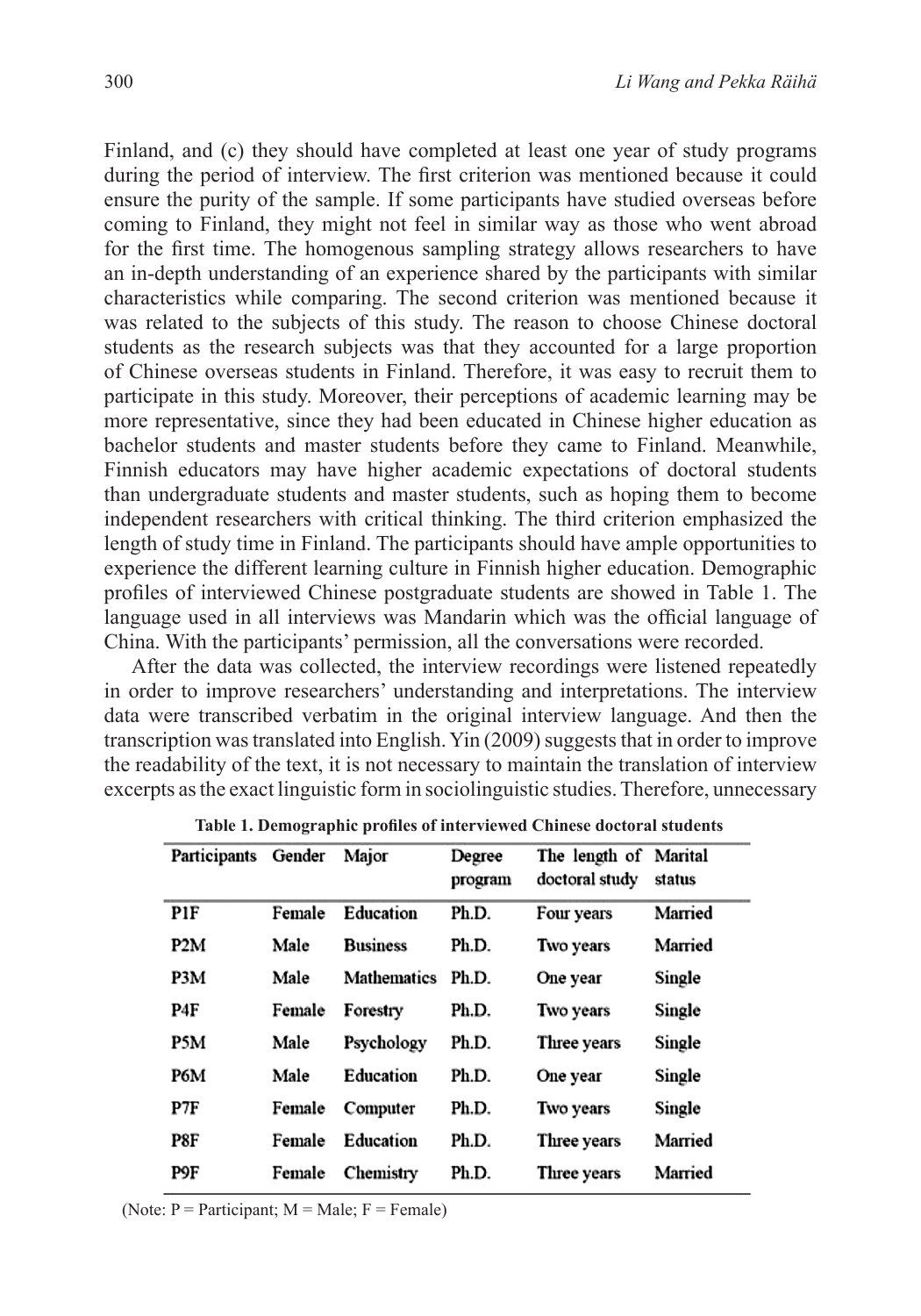repetitions and redundancy in this research were omitted without mispresenting the meaning of interviews. Each English translation was sent back to the participants to check for the accuracy. Meanwhile, all relevant paper materials, such as consent forms, on-the-spot notes, and transcripts, were stored in locked drawers and will be deleted and destroyed as soon as the study is complete.

Thematic analysis was used in this study for identifying, organizing, and presenting qualitative data (Alhojailan 2012). It allows researchers to link an analysis of a theme to the whole content. Furthermore, it provides researchers with an opportunity to understand the potential of any issue in depth via interpretations (Braun and Clarke 2006). In order to generate insights of interpretations on how the participants perceive their learning experiences in the different learning culture, the procedure of the thematic data analysis in this study followed the six-phase strategy provided by Braun and Clarke (2006), including getting familiar with raw data, generating initial codes, searching for themes, reviewing themes, defining and naming themes, producing the report. In the next section, the results of this research will be discussed.

### **6. Findings**

### *6.1. Intercultural learning challenges*

Regarding their academic experiences in Finland, all of the participants in this study indicated that they encountered significant pedagogical challenges from what they were used to in China. These challenges included (1) language insufficiency; (2) knowledge gap; (3) interactions with supervisors; and (4) expectations from Chinese family.

## 6.1.1. Language insufficiency

Language insufficiency has been identified as one of the main inhibitors that prevented Chinese students from achieving their academic goals in a Western setting. In the interview, many participants indicated that their ability of academic English had been challenged. The data showed that participants who studied humanities and social sciences encountered more language challenges than those who studied natural sciences. For example, participant six felt nervous to speak up publically:

*At the beginning of my study in Finland, I seldom put forward my ideas in class or communicated with other students because I was afraid that my English pronunciation might be mocked. Once, I finally got the courage to participate in a discussion, but when I finished my words, the other students gave me a very confused look. At that moment, I felt very shameful. (P6M)*

There are at least two reasons that contribute to the problems of Chinese students' oral communication. First, an oral English class in China usually has 40–60 students (Wang 2019). It is difficult for every student can get a chance to practice their oral skills. Second, influenced by the result-oriented teaching, the grammar-translation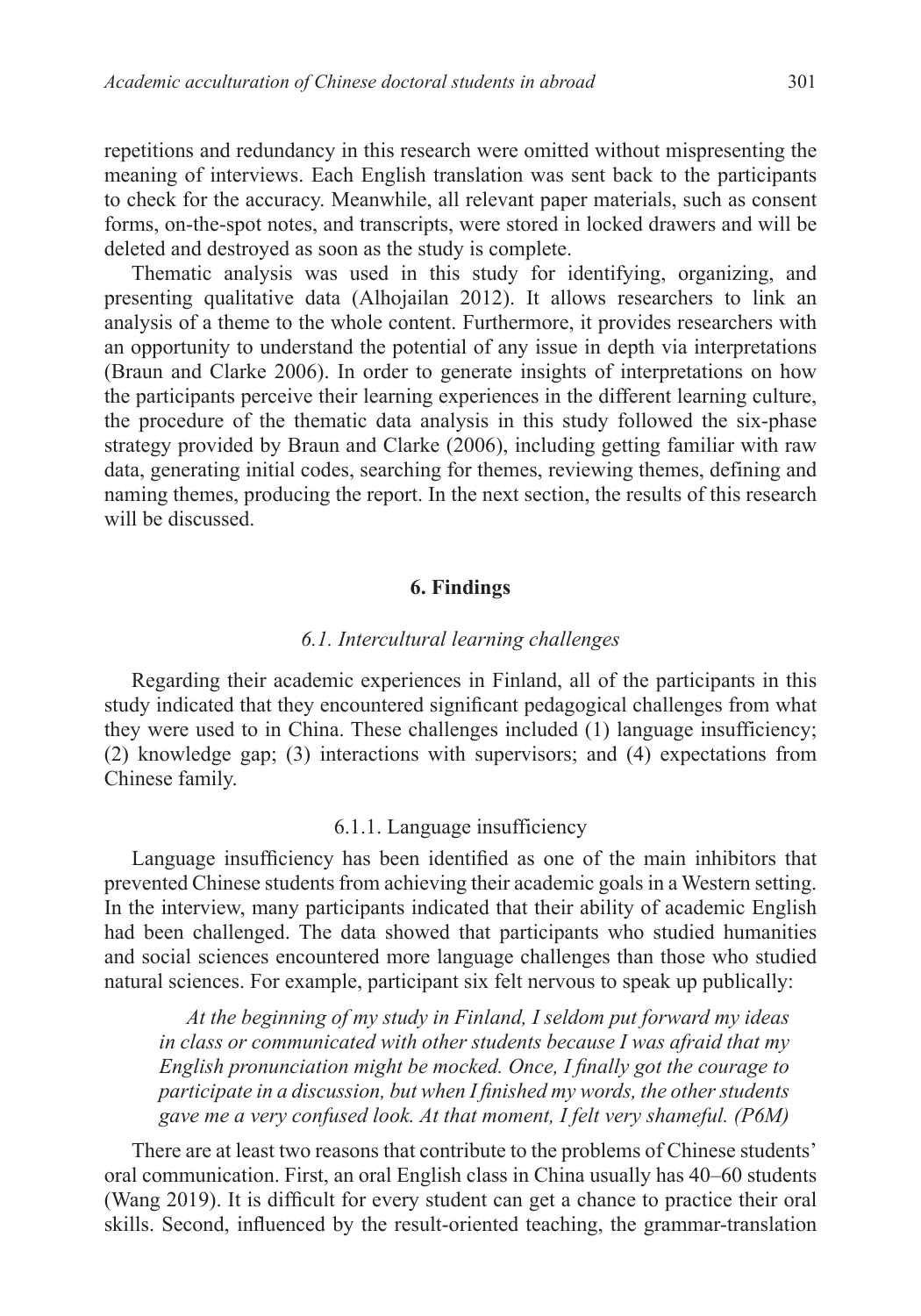approach plays a dominant role in the English class in China. Teachers overly focus on the basic knowledge of the language and keep explaining the construction of sentences from the beginning to the end of class. Students learn grammar, vocabulary, and sentence construction passively (Greer 2005).

When talking about academic writing in the forms of course papers, journal manuscripts, and conference proposals, most participants indicated that in China, they mainly wrote for tests. In order to get high scores, they often had some specific models to follow. Critical and independent thinking was not encouraged in Chinese academic writing. Therefore, when they were exposed to graduate-level writing in Finland, they felt that their ability to write critically was a challenge. Just as participant one commented:

*Chinese students like to follow certain 'successful models' or formula to write. The norms of English academic writing in Finland are quite different. You can write whatever you want. This freestyle made me feel confused in the beginning. I did not know what to write and how to write. Sometimes, I feel that having a lot of freedom may not be a good thing because you have to rely on yourself to find a right way to write. (P1F)*

The feedback from participant one indicated that the transformation from imitating the "successful models" to having freedom in English writing was not easy for her. When she faced the new and free writing norms of Finland, she felt emotional pressure. Her comments suggested that she was not well-prepared for the new academic writing requirements.

### 6.1.2. Knowledge gap

In this study, some of the participants mentioned that their difficulties in academic acculturation were caused by the different curriculum content and structure between Finnish and Chinese universities. For instance, participant two expressed that sometimes, the Finnish teachers assumed that Chinese students had the same knowledge background as Finnish students. This assumption made Chinese students encounter challenges.

*When I studied the course of qualitative research methods, I felt very frustrated. I never took any courses on research methods before I came to Finland. However, in the first semester of my doctoral program, my course teacher thought I knew as much about the subject as the Finnish students, so his lecture was too advanced. I didn't understand what he was talking about in class, and I didn't know how to finish my homework. I felt like I was being driven crazy. In the end, I had to quit this course. (P2M)*

Participant three indicated that although some courses offered by his program in Finland had the same name as the ones he had studied at his former Chinese university, the content of the course was different. Therefore, he had to study those courses again. He added: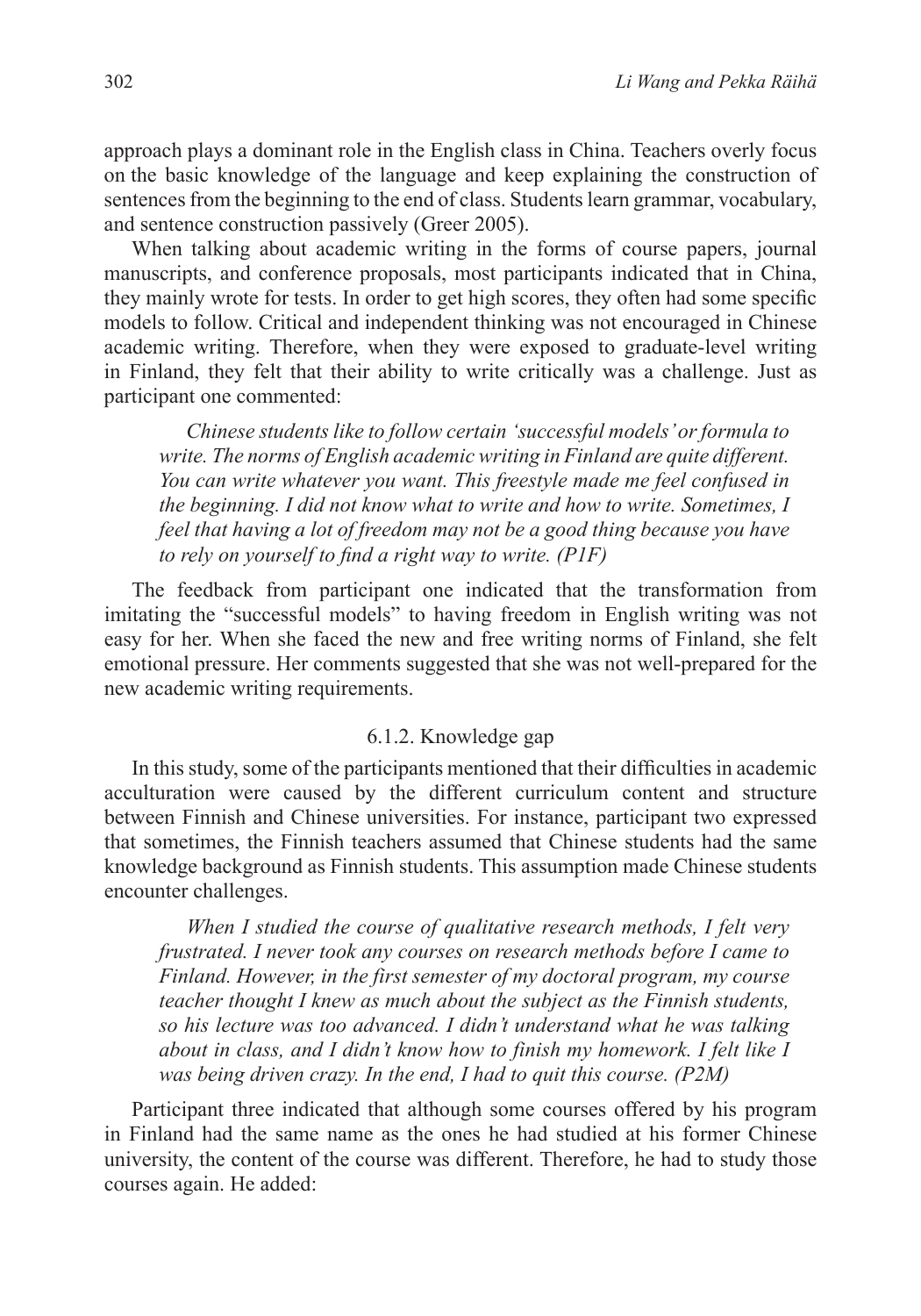*Before I studied in Finland, I thought I just needed to follow the original research direction and continue to do what I used to do. Unfortunately, the situation was not the same as I expected. There was a lot of knowledge that I had never studied in my former university in China, so I had to start from the beginning. I felt frustrated at that time. (P3M)* 

The feedback from participant three showed that he was fully aware of the different curriculum content and structure existing between the Finnish educational system and the Chinese educational system. The disequilibrium state in curriculum blocked him from actively participating and achieving. In order to catch up with the other Western students, he had to study hard to overcome this obstacle.

# 6.1.3. Interactions with supervisors

To a large extent, the academic success of international students depends on the effective interaction with their native supervisors (Yan 2008). The data in this study showed that participants encountered some challenges when they interacted with their supervisors. For example, participant seven shared her experience:

*I expect my supervisor to tell me what to do and how to do it. And I also hope my supervisor can give me a heads up before I encounter problems. However, my Finnish supervisor's thought is different from mine. When I asked him "how to do this research?" or "what approach should I use?" he always said, "It depends on you." When I heard his responses, I felt confused. In my eyes, he was an irresponsible supervisor. If I knew how to do it, why should I need studying? (P7F)*

In Chinese students' minds, a responsible supervisor should unconditionally impart all his or her knowledge and skills to the students. Under the influence of this culture, participant seven expected her supervisor to give her clear instructions and show the path step by step. She felt insecure without the supervisor being around her. However, her supervisor expected her to explore the knowledge and skills on her own through trial and error. As a result, the different expectations of how to acquire knowledge and skills caused confusion for her.

Some participants in this study mentioned that they expected their supervisors to give them explicit and rigid supervision. However, the management model of Finnish supervisors focused on individual freedom and self-motivated learning. This new regulation mode exposed the participants to the challenge of self-management and self-discipline. Participant two commented:

*I do not like this freedom [of the doctoral supervision]. I expect my supervisor to be around me and supervise me strictly. Unfortunately, I have to study alone. Sometimes, I feel depressed because I do not know how to continue my study. I know most Western students like freedom. They do not like being over-regulated by their supervisors. But as Chinese students, we hope supervisors can maintain high interference in our learning process. (P2M)*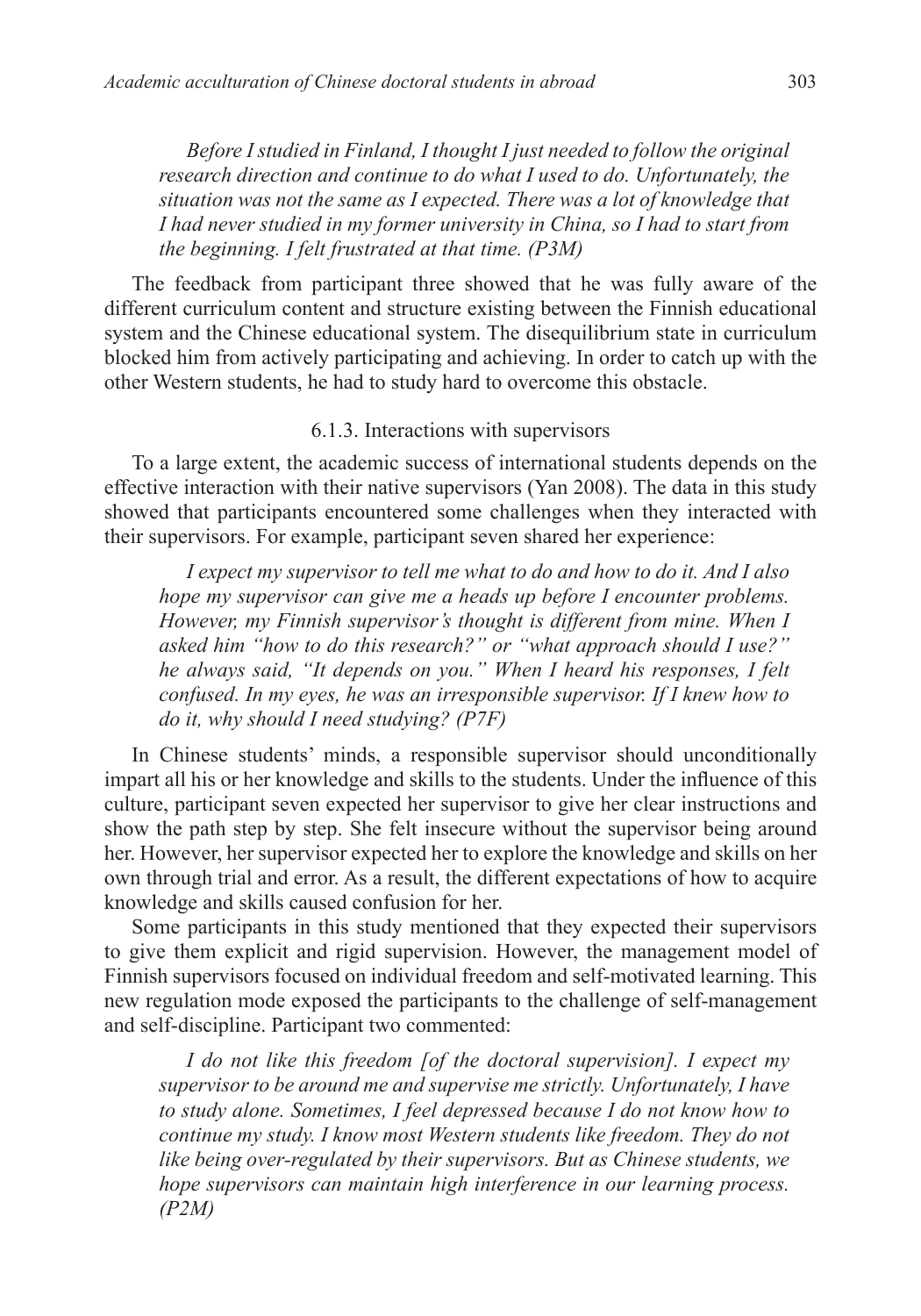In Chinese learning culture, rules and regulations are the prerequisite to ensure the process of imparting quality education to students. A good student should be strictly cultivated. Influenced by the strict supervision mode in China, participant two lacked the understanding of self-management and self-discipline. When he brought his inherited value onto the Finnish campus, he encountered problems in arranging his study.

## 6.1.4. Expectations from Chinese family

The ages of participants in this interview were between 25–36 years old. The reports from them showed that they were anxious and worried about their dating, marriage, or family life. Just as participant four said:

*In Chinese culture, men can get married at any time, while women can't. If a woman is not married before the age of 27, she is a 'leftover' woman who is worth less and less. I am already 30 years old. My parents wanted me to give up my current doctoral study and return back to China to find a guy to get married. But it is hard to make this decision. Every night, I cannot fall asleep when I think of my future. (P4F)*

The term 'leftover woman' has been used by official Chinese media since 2007 (BBC News 2013). This term refers to single women over the age of 27. In Chinese society, if a woman does not marry at a certain age, she will be discriminated against. The feedback from participant four indicated that her academic development had been negatively affected by this social bias. Participant two said that he was under great pressure to take care of his family while pursuing his doctoral degree. He shared his story:

*I'm a married man and I think I have more challenges than the average international Chinese student. As a doctoral student, I am not able to make enough money to support my family. Meanwhile, as the only son in the family, I should take care of my parents. However, I am far away from my parents and make them constantly worry about me. My doctoral process is more stressful. I feel like I can't breathe. (P2M)*

A family is one of the social support resources that influence students' acculturation (Misra et al. 2003). For most international students who are married, a family might be a source of stress in their learning process. Compared to the unmarried overseas students, participant two was under more mental and material pressure. He needed to be responsible for his child, wife, and parents. These responsibilities and pressures posed challenges to the successful completion of his studies.

### *6.2. Academic acculturation strategies*

In this study, although most participants encountered many challenges, they acknowledged that these challenges were temporary and natural. In order to survive in the new academic environment, they tried to cope with their stress and challenges through various strategies. Participant eight stated: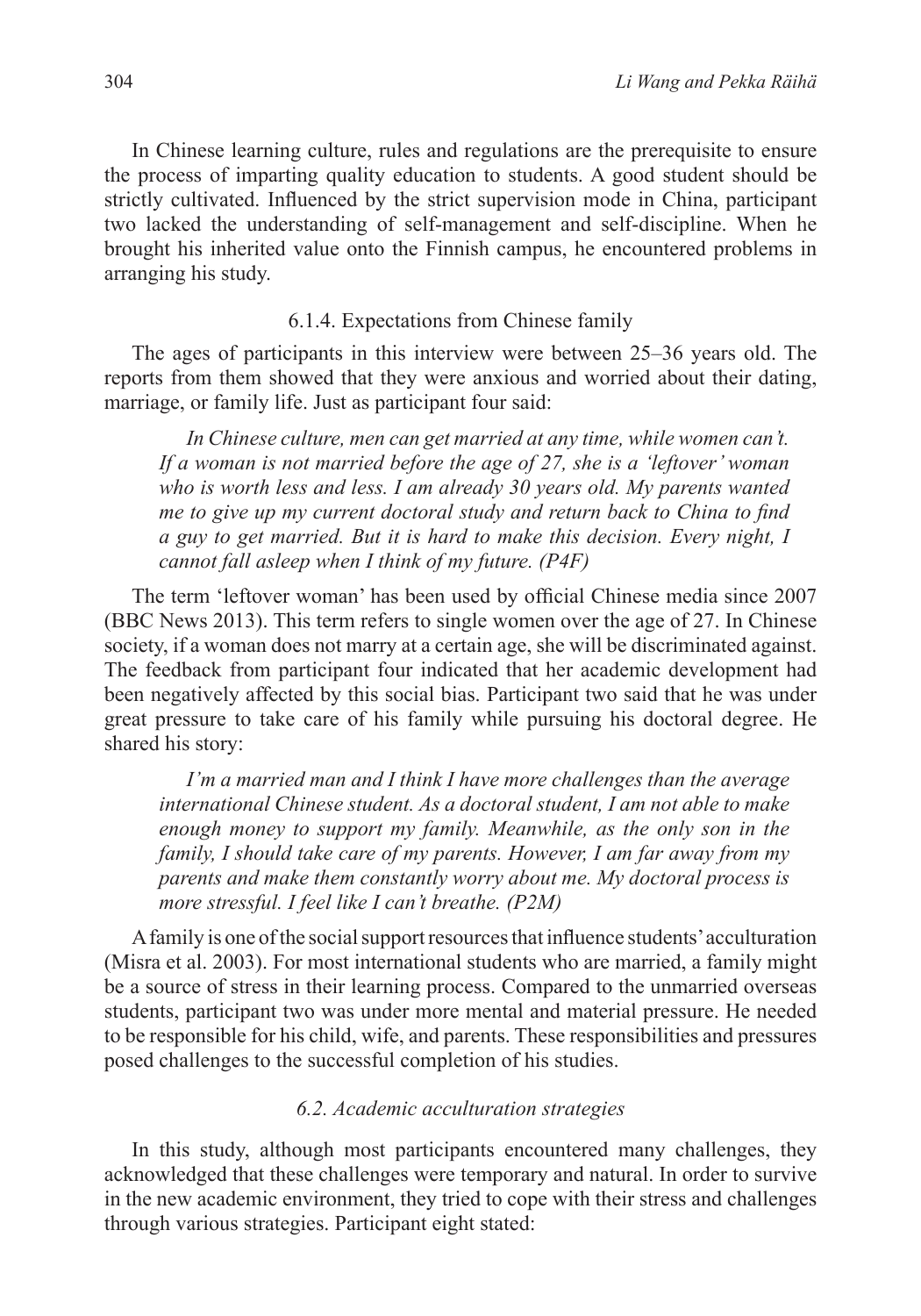*Studying abroad is a journey with lots of pressure. Although I was exhausted during this journey, investing efforts and time in my study was the only strategy that I could use. I believe that efforts can change my fate. (P8F)*

For some participants, seeking help was considered a necessary strategy to overcome academic difficulties. They expressed that the benefits and supports they received from co-nationals and family served as mediators for them to adjust to the new cultural environment. Participant six stated:

*When I encounter difficulties in my study, I usually turn to my Chinese friends for help, especially the senior Chinese students. The reason I mainly ask Chinese friends for help is language and culture. We speak the same language, and there is a mutual understanding without a need for much explanation. After communicating with them, I feel more relieved and relaxed. (P6M)*

For participant six, the advice and help from senior Chinese students were useful. Because of the language barrier and cultural distance, he felt that it was easier to communicate with co-nationals and get the sympathy. The accounts of participant six were consistent with the previous research results that senior students were the preferred source of information to help Chinese students (Yan 2008).

# *6.3. Academic development and personal growth of the participants*

## 6.3.1. Learning ability development

As the learning experiences deepened, most participants in this study indicated that some of their academic difficulties decreased. In particular, the participants' English proficiency has improved noticeably after one year study in Finland. Just as participant five expressed:

*When I first started my studying in Finland, my mood was just like the Finnish winter – dark and cold. I was not able to follow the teachers in class at all. After one year, I no longer feel nervous to communicate with my teachers and classmates. Although I still have problems in academic writing, I am confident to improve it. (P5M)*

English adequacy was perceived as one of the biggest beneficial gains of studying abroad (Yan 2008). For the participants, although English language is a major source of stress in their early stages of intercultural learning, they consciously negotiate their ways to improve their English level. The achievement of participant eleven confirmed the study of Gill (2007), which shows that obstacles can promote personal growth.

## 6.3.2. Tolerance with academic differences

The intercultural learning experiences also enabled the participants to get familiar with the Finnish higher education system and integrate into different learning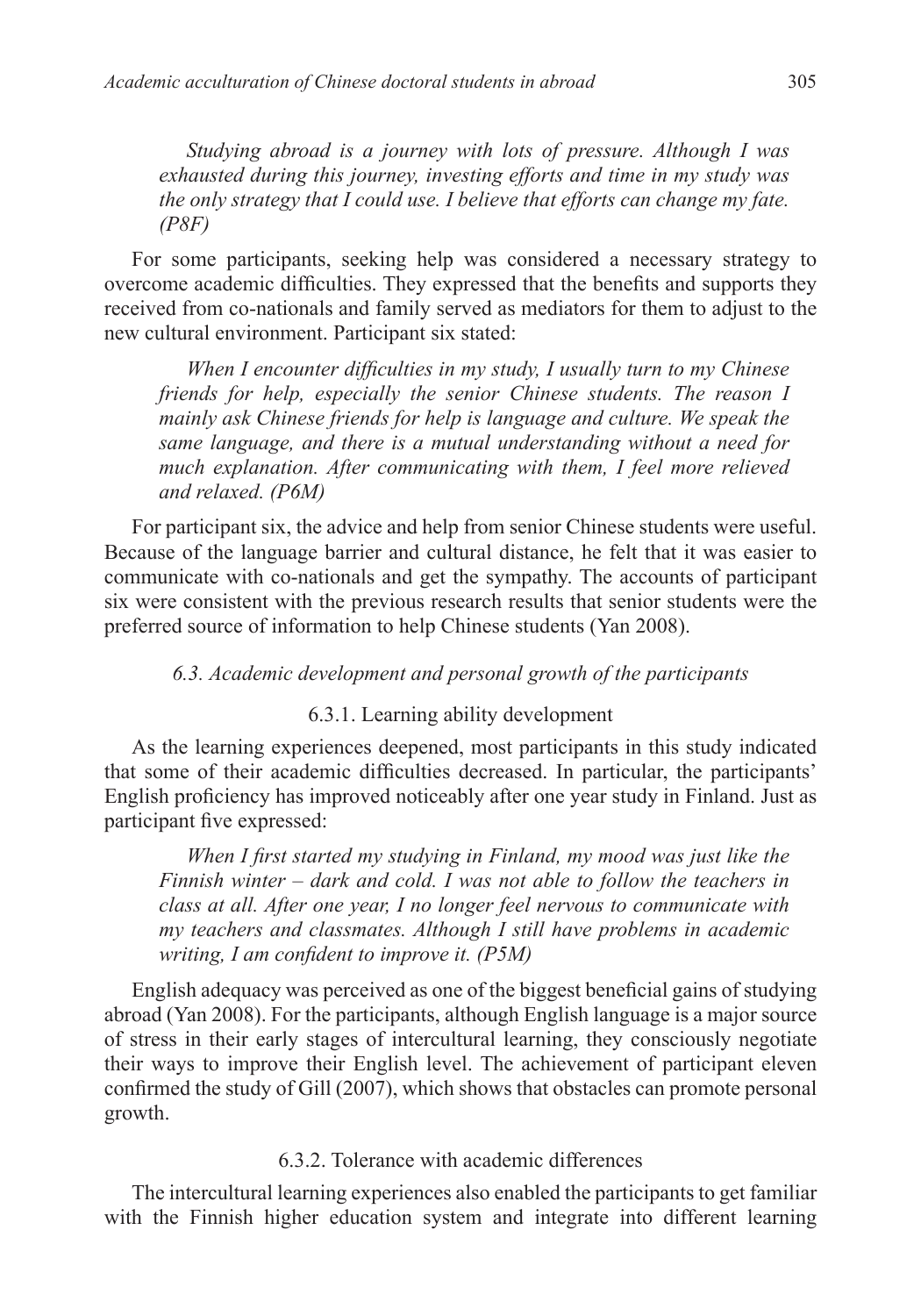practices. The data revealed that there were noticeable changes in the students' attitudes towards cooperative learning. Participant one said:

*Most of my peers, including me, did not have the enthusiasm to participate in cooperative learning at the beginning of our study in Finland, because this learning approach was not valued in China. But as time went on, I had gradually realized that cooperative learning was beneficial. I liked to share my thoughts with other group members. I felt that I became more initiative in learning than I was in China. (P1F)*

The different academic requirements between Finnish education and Chinese education pushed the participants to make changes in their learning habits. For participant one, she was able to analyze the benefits and drawbacks of different learning contexts. She adopted a positive attitude to fit into the existing educational framework. Her experiences showed that encountering the differences of learning cultures can provide the participants with more opportunities to make changes and develop themselves in different learning practices (Gill 2007).

### 6.3.3. Self-identity development

Apart from the changes in understanding of the new learning practices, most participants indicated that the reconstruction of self-identity was an important outcome of their intercultural learning. Just as participant nine reported:

*I have got two systems of value in my brain: one is for Finland and one is for China. Sometimes, I feel that I am half Chinese and half Finnish. (P9F)*

The comments of participant nine indicated that she had rebuilt her new identity through the process of intercultural negotiation. This new identity allowed her to integrate new learning culture while retaining the learning culture she inherited. As Zhu (2012) has pointed out, the process of combining an individual's original academic culture with the target academic culture to develop international academic culture is a process of opening one's potential universe. The reconstruction of identity leads to the participants' personal growth (Gill 2007).

## **7. Discussion**

The recruitment of international students itself cannot simply bring intercultural education to the universities of the host country (Wang 2010). The purpose of this study is to make contributions to the literature on the academic acculturation of Chinese doctoral students in Finnish higher education. It has explored Chinese doctoral students' challenges they encountered, the acculturation strategies they adopted, and the changes they went through.

The data revealed that the switch from the Chinese learning environment to the Finnish learning environment was not smooth and immediate. The differences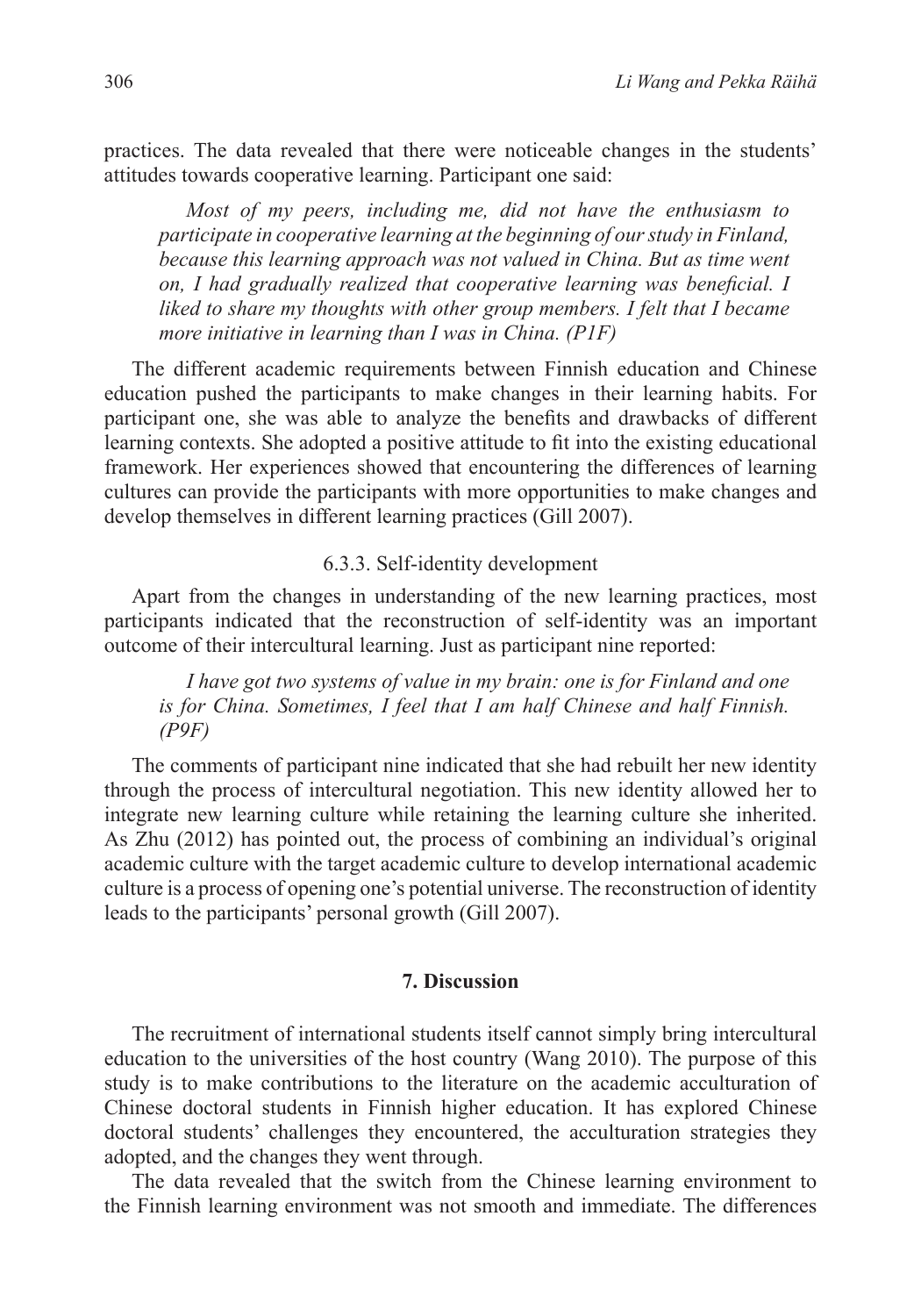between Chinese learning culture and Finnish learning culture posed great challenges to the participants in their initial academic learning. Although they had an open mind to the new learning environment, they still needed time to accept the values behind Finnish teaching standards and norms. In order to achieve their academic goals, the participants had to constantly negotiate their original learning culture with Finnish academic expectations. It is worth noting that fitting into the Finnish learning environment does not mean that the participants had to throw away their inherited learning habits and completely embrace the Finnish learning style. Instead, the participants gradually developed a new learner identity through the negotiation between Chinese learning culture and Finnish learning culture. This new learner identity is eclectic and compromised.

The findings of this study also indicated that although the acculturation process is a two-way change, the influence of the host group on foreign students and that of foreign students on the host group may be different in speed and extent. Some participants in this study indicated that the impact of their culture and educational backgrounds on the target academic culture was limited. They felt that their influence was mainly to bring the diversity to the host group. It is possible, however, that it might take time for changes in the target group to mature and become apparent.

The findings of this study supplement the existing body of knowledge relating to Berry's acculturation theory. In Berry's research, acculturation is mainly conceptualized as a desire or preference for either maintaining one's inherited culture, or contacting with the host culture, which leads to four distinct possible outcomes (Berry 2005). However, this study found out that the preference for contacting the host academic culture might not be the primary factor resulting in an acculturation's orientation. Taking academic integration as an example in this study, the lack of language ability or intercultural competence, the pressure of the economic situation, and the academic supervisors' attitudes might lead to the failure of academic integration. Thus, although international students may not be able to integrate into the host academic culture, the assumption that this is merely because they prefer not to make the contact with the host academic culture not only misrepresents their intentions but also fails to capture the richness of their intercultural learning experiences.

Since an increasing number of students from China will continue to study in Finnish higher education at a doctoral level, their learning experiences deserve additional and sustained attention. Based on the discussions above, this study suggests that the Finnish universities have a responsibility to guide Chinese doctoral students in becoming aware of the different learning norms in their host institutions and to encourage them to explore a new way of learning. This means that rather than simply introducing academic norms without a clear explanation, Finnish universities should help Chinese postgraduate students understand the values behind Finnish teaching standards and norms. And they should trust that Chinese students have potential abilities to integrate well into Finnish learning culture.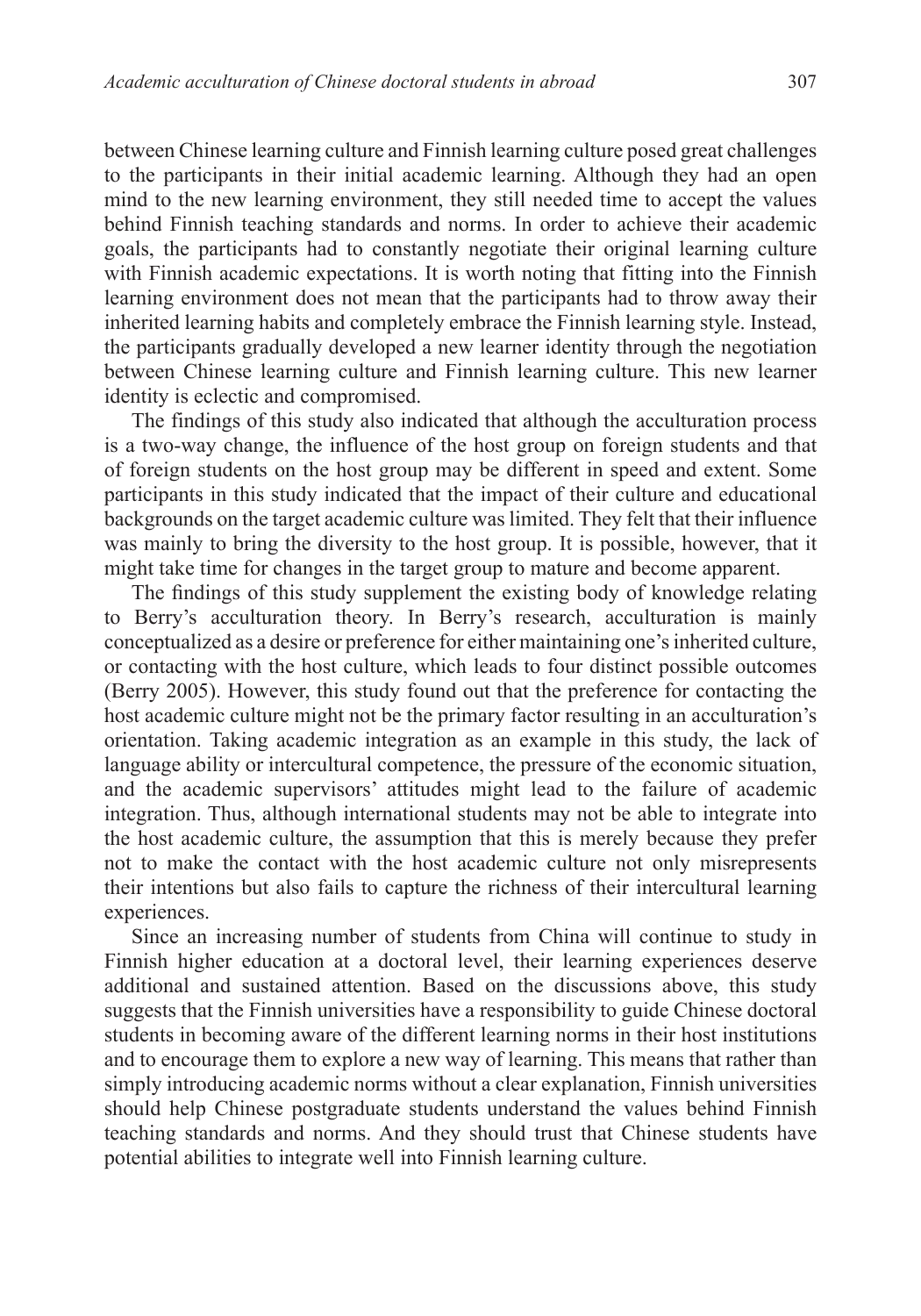### **Acknowledgements**

The completion of this article has been supported by the project of Hubei University of Arts and Science (XK2020021).

Addresses:

Li Wang (corresponding author) School of Chinese Literature and Media Hubei University of Arts and Science 441053 Xiangyang China E-mail: xiaqiuwang@hotmail.com Phone: (+86-0710)3591876

Pekka Räihä

Faculty of Education and Culture University of Tampere 33851Tampere Finland E-mail: pekka.raiha@tuni.fi Phone: +358401904172

### **References**

- Aittola, H. (2017) "Doctoral education reform in Finland: institutionalized and individualized doctoral studies within European framework". *European Journal of Higher Education* 7, 3, 309–321.
- Alhojailan, M. I. (2012) "Thematic analysis: a critical review of its process and evaluation". *West East Journal of Social Sciences* 1*,* 1, 39–47.
- Bai, J. (2016) "Perceived support as a predictor of acculturative stress among international students in the United States". *Journal of International Students* 6, 1, 93–106.
- BBC News (2013) Available online at <http://english.cri.cn/7046/2013/03/05/167s751821 1.htm>. Accessed on 18 April 2019.
- Berry, J. W. (2005) "Acculturation: living successfully in two cultures". *International Journal of Intercultural Relations* 29, 6, 697–712.
- Berry, J. W. (1997) "Immigration, acculturation, and adaptation". *Applied Psychology* 46, 1, 5–34.
- Braun, V. and V. Clarke (2006) "Using thematic analysis in psychology". *Qualitative Research in Psychology* 3, 2, 77–101.
- Cheng, H. Y., H. L. Andrade, and Z. Yan (2011) "A cross-cultural study of learning behaviours in the classroom: from a thinking style perspective". *Educational Psychology* 31, 7, 825–841.
- Cheung-Blunden, V. L. and L. P. Juang (2008) "Expanding acculturation theory: are acculturation models and the adaptiveness of acculturation strategies generalizable in a colonial context?". *International Journal of Behavioral Development* 32, 1, 21–33.
- CIMO (Centre for International Mobility). *Statistics on international mobility periods of higher*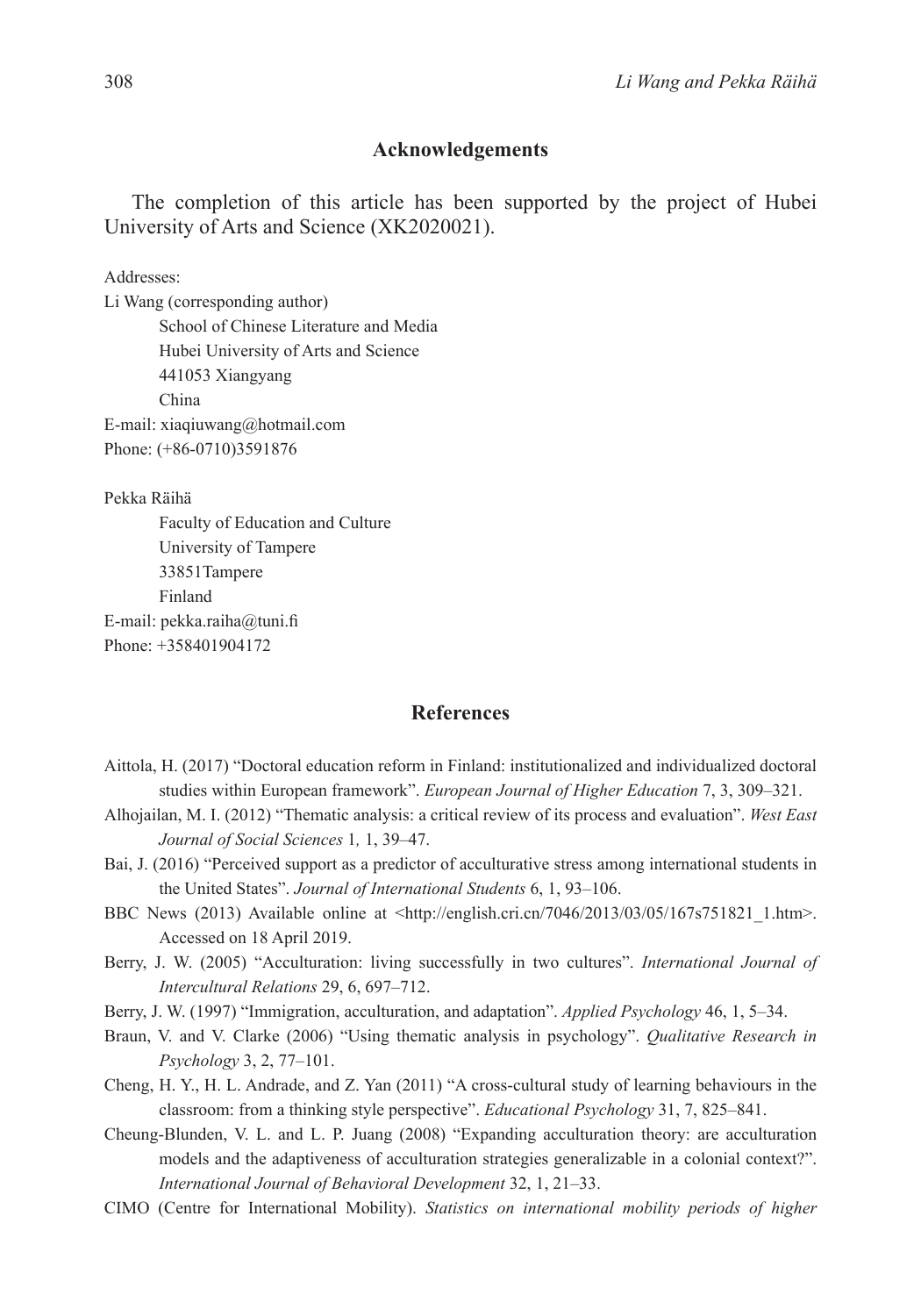*education students in Finland 2017*. Available online at <https://www.oph.fi/sites/default/files/ documents/167121\_factsexpress9b\_2018\_0.pdf>. Accessed on 12 May 2019

- Cornér, S., K. Pyhältö, J. Peltonen, and S. E. Bengtsen (2018) "Similar or different? Researcher community and supervisory support experiences among Danish and Finnish social sciences and humanities PhD students". *Studies in Graduate and Postdoctoral Education* 19, 2, 274–295.
- Flyvbjerg, B. (2011) "*Case study*". In N. K. Denzin and Y. S. Lincoln, eds. *The Sage handbook of qualitative research*, 301–316. 4th ed. Thousand Oaks, CA: Sage.
- Gan, Z. (2009) "'Asian learners' re-examined: an empirical study of language learning attitudes, strategies and motivation among mainland Chinese and Hong Kong students". *Journal of Multilingual and Multicultural Development* 30, 1, 41–58.
- Gill, S. (2007) "Overseas students' intercultural adaptation as intercultural learning: a transformative framework". *Compare* 37, 2, 167–183.
- Gong, Y. and S. Chang (2007) "The relationships of cross-cultural adjustment with dispositional learning orientation and goal setting: a longitudinal analysis". *Journal of Cross-Cultural Psychology* 38, 1, 19–25.
- Hodkinson, C. S. and A. E. Poropat (2014) "Chinese students' participation: the effect of cultural factors". *Education + Training* 56, 5, 430–446.
- Kivistö, J., E. Pekkola, and T. Siekkinen (2017) "Latest reforms in Finnish doctoral education in light of recent European developments". *European Journal of Higher Education* 7, 3, 291–308.
- Li, H. and P. Pitkänen (2018) "Understanding the integration of mainland Chinese students: the case of Finland". *Nordic Journal of Migration Research* 8, 2, 107–115.
- Marshall, C. and G. B. Rossman (2006) *Designing qualitative research.* 4th ed. Thousand Oaks, CA: Sage
- McMahon, P. (2011) "Chinese voices: Chinese learners and their experiences of living and studying in the United Kingdom". *Journal of Higher Education Policy and Management* 33, 4, 401–414.
- Mesidor, J. K. and K. F. Sly (2016) "Factors that contribute to the adjustment of international students". *Journal of International Students* 6, 1, 262–282.
- Misra, R., M. Crist, and C. J. Burant (2003) "Relationships among life stress, social support, academic stressors, and reactions to stressors of international students in the United States". *International Journal of Stress Management* 10, 2, 137–157.
- Pappa, S., M. Elomaa, and S. Perälä-Littunen (2020) "Sources of stress and scholarly identity: the case of international doctoral students of education in Finland". *Higher Education* 1, 2, 1–20.
- Pyhältö, K., A. Toom, J. Stubb, and K. Lonka (2012) "Challenges of becoming a scholar: a study of doctoral students' problems and well-being". *International Scholarly Research Network Education* 12, 1–12.
- Rao, N. and C. K. K. Chan (2009) "Moving beyond paradoxes: understanding Chinese learners and their teachers". In C. K. K. Chan and N. Rao, eds. *Revisiting the Chinese learner. changing contexts, changing education*, 3–32. Hong Kong: The University of Hong Kong, China, Comparative Education Research Centre.
- Russell, J., D. Rosenthal, and G. Thomson (2010) "The international student experience: three styles of adaptation". *Higher Education: The International Journal of Higher Education and Educational Planning* 60, 2, 235–249.
- Samuelowicz, K. (1987) "Learning problems of overseas students: two sides of a story". *Higher Education Research and Development* 6, 2, 121–133.